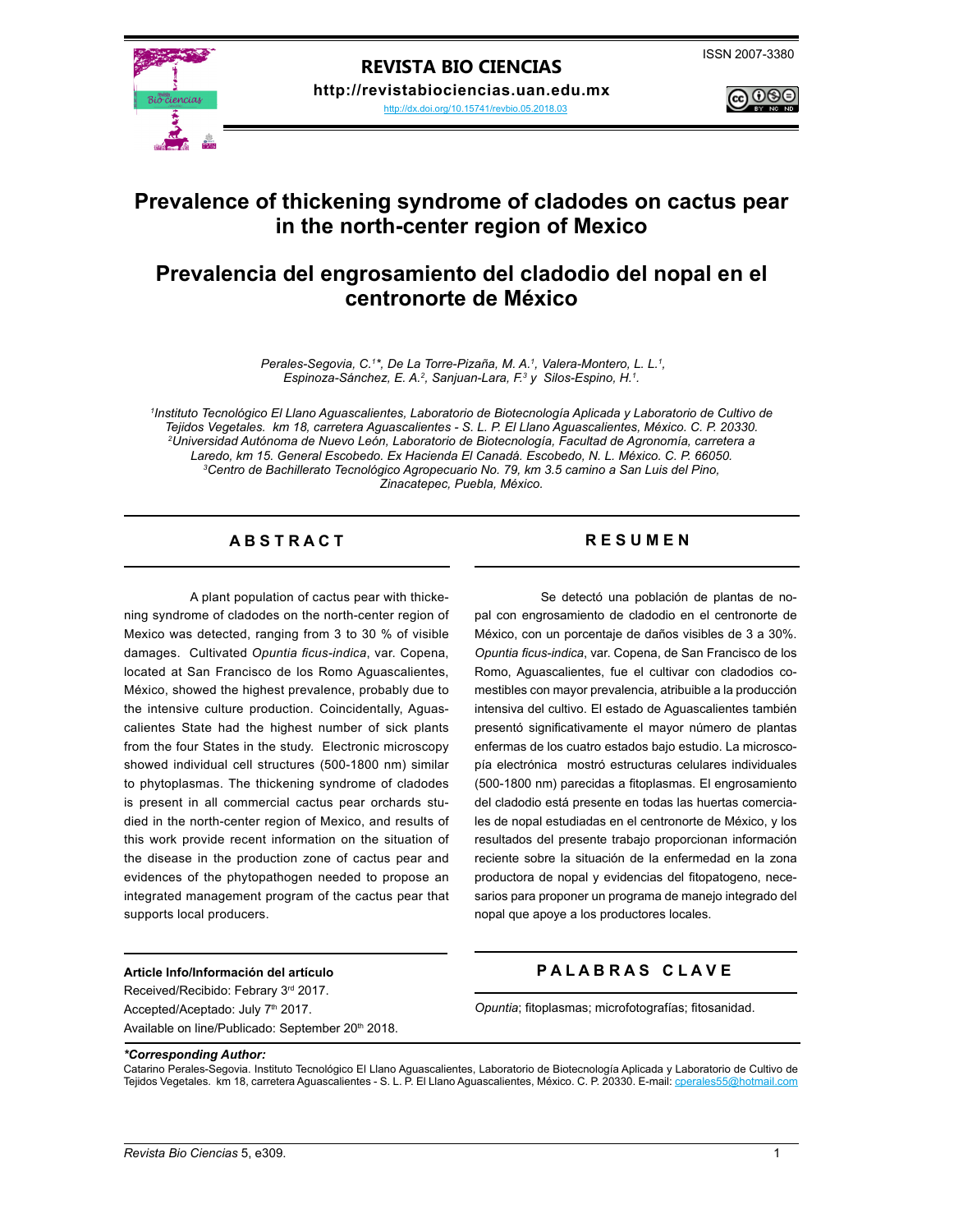

# **K E Y W O R D S**

*Opuntia*; phytoplasmas; microphotography; phytosanity.

### **Introduction**

The cactus pear, as a cultivated plant, has been currently introduced to more than thirty countries all over the world, where it can be used as a vegetable, cactus pear fruit, fodder, and in the agroindustry (Mendez-Gallegos and Garcia-Herrera, 2006). In Mexico, the production of cactus pear as a vegetable is located in the states of Morelos, Ciudad de Mexico, Baja California, Puebla, Zacatecas and Aguascalientes with a production of 787,000 tons per year, placing Mexico as one of the main producers (SIAP, 2014). Additionally to its nutritional value, the cladodes of the cactus pear contain several compounds with great value like antioxidants, which can be used in alternative medicine to eliminate free radicals (Feugang *et al*., 2006; Msaddak *et al*., 2015). Cactus pear culture is affected by diseases that limit production, caused by *Armillaria mellea, Macrophomina*  sp*., Sclerotinia* sp*., Phytophthora* sp*., Erwinia carotovora., Pseudomas viridiflava., Xanthomonas* sp*., Gnomonia* sp*., Dothioerella* sp*., Alternaria* sp*., Cercospora* sp*., Phoma* sp*., Cytospora* sp*., Gloesporium* sp*., Pleospora*  sp*., Colletotrichum* sp*., Capnodium* sp*., Mycosphaerella*  sp*., Fusarium* sp*., Phyllosticta opuntiae., Aecidium* sp*., Agrobacterium tumefasciens and X Virus* of the cactaceae, which cause different symptoms like: putrefaction, gum mosis, stains, anthracnose, sooty mold, scorch, wilt, mange, rust disease, and nutgalls (Borrego and Burgos, 1986; Hernandez-Perez *et al*., 2009). One of the most devastating diseases is known as "planta macho," characterized by the thickening of the cladodes, presence of tessellation, yellow coloration and deformation of the fruits (Cai *et al*., 2001; Bertaccini *et al.,* 2007; Fucikovsky *et al.,* 2001; Suaste *et al.,* 2012). It is related to viruses, but it is mainly associated to phytoplasmas (Clase Mollicutes) (Pimienta-Barrios, 1990; Bertaccini *et al*., 2007; Fucikovsky *et al*., 2011; Suaste-Dzul *et al*., 2012). These microorganisms are factors to more than 700 diseases in plants and are exclusively located in the phloem in a heterogeneous form, and because of their low population and size, they make their detection difficult (Lee *et al*., 1995; Wei *et al*., 200; Harrison *et al*., 2002; Reddy *et al*., 2001; Weintraub, 2007; Hogenhout and Segura, 2010).

# **Introducción**

El nopal, como planta cultivada, se ha introducido actualmente a más de 30 países en todo el mundo, en donde se aprovecha como verdura, tuna, forraje y en la agroindustria (Méndez-Gallegos y García-Herrera, 2006). En México la producción de nopal verdura se ubica en los estados de Morelos, Ciudad de México, Baja California, Puebla, Zacatecas y Aguascalientes con una producción de 787 000 t año-1 , posicionando a México como uno de los principales productores (SIAP, 2014). Además de su valor nutricional, los cladodios de nopal contienen varios compuestos con gran valor como antioxidantes, mismos que se pueden utilizar en la medicina alternativa para eliminar los radicales libres (Feugang *et al.*, 2006; Msaddak *et al*., 2015). Al cultivo de nopal lo afectan enfermedades que limitan la producción, provocadas por *Armillaria mellea, Macrophomina* sp., *Sclerotinia* sp., *Phytophthora* sp., *Erwinia carotovora., Pseudomas viridiflava., Xanthomonas* sp., *Gnomonia* sp., *Dothioerella* sp., *Alternaria* sp., *Cercospora* sp*., Phoma* sp., *Cytospora* sp., *Gloesporium*  sp., *Pleospora* sp., *Colletotrichum* sp., *Capnodium* sp*., Mycosphaerella* sp., *Fusarium* sp., *Phyllosticta opuntiae., Aecidium* sp., *Agrobacterium tumefasciens* y Virus X de las cactáceas, las cuales provocan diferentes síntomas como: pudriciones, gomosis, manchas, antracnosis, fumagina, chamusco, marchitez, roñas, roya y agallas (Borrego y Burgos, 1986; Hernández-Pérez *et al.*, 2009). Una de las enfermedades más devastadoras, es conocida como "planta macho", caracterizada por el engrosamiento de cladodios, presencia de mosaicos, amarillamiento y deformación de los frutos (Cai *et al.*, 2001; Bertaccini *et al.*, 2007; Fucikovsky *et al.*, 2011; Suaste *et al.*, 2012). Se relaciona con virus, pero principalmente se le asocia con fitoplasmas (Clase *Mollicutes*) (Pimienta-Barrios, 1990; Bertaccini *et al.*, 2007; Fucikovsky *et al.*, 2011; Suaste-Dzul *et al*., 2012). Estos microorganismos son agentes causales de más de 700 enfermedades en plantas y se ubican exclusivamente en los vasos floemáticos de forma heterogénea y que por su baja población y tamaño, dificultan su detección (Lee *et al.*, 1995; Wei *et al.*, 2000; Harrison *et al.*, 2002; Reddy *et al.*, 2001; Weintraub, 2007; Hogenhout y Segura, 2010). Además, su dispersión se asocia a insectos plaga como chinches (*Chelinidea* sp.) y caracoles (*Helix aspersa*). La transmisión se incrementa debido a malezas asociadas a los cultivos como *Argemone mexicana* y *Lupinus* sp. que son reservorios de fitoplasmas del 'áster amarillo *16Srl*' que produce síntomas de planta macho (Hernández-Pérez *et al.*, 2009; Fucikovsky *et al.*, 2011). El cultivo *in vitro* de fitoplas-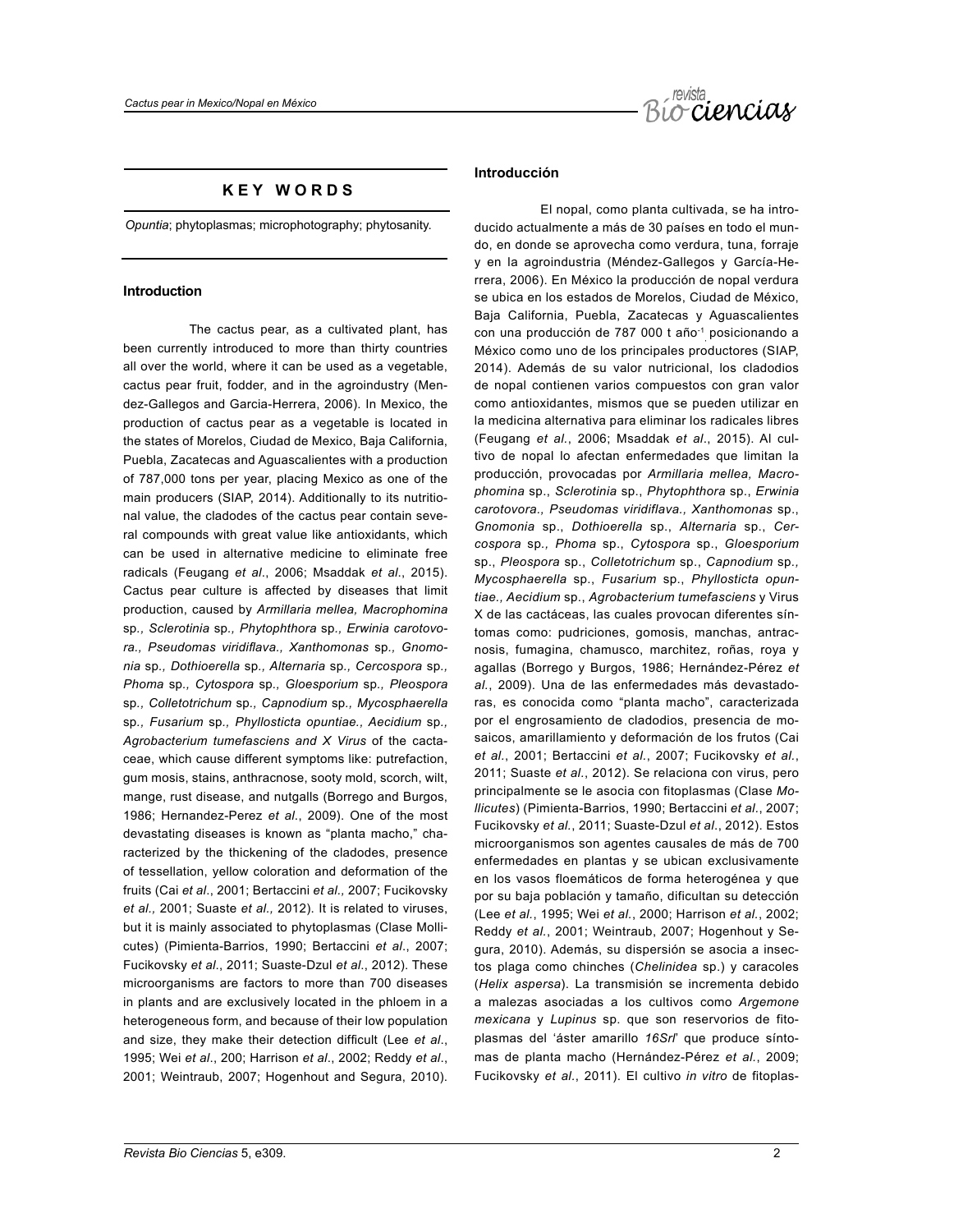

In addition, its dispersion is related to plagues like bedbugs (*Chelinidea* sp.) and snails (Helix aspersa).

The transferring increases due to bushes and weeds related to cultivations like Argemone Mexicana and *Lupinus* sp. that act as reservoir to phytoplasmas of "yellow aster 16Srl" which causes symptoms of planta macho (Hernandez-Perez *et al*., 2009; Fucikovsky *et al*., 2011). The cultivation *in vitro* of phytoplasmas has not been achieved yet; its detection, identification and classification have been done through techniques of PCR, RFLPs and phylogenetic analysis by comparing the 16S rRNA gene and electronic microscopy on other cultivated plants (Seemuller *et al*., 198 Hodgetts *et al*., 2007; Lebsky *et al*., 2010; Suaste *et al*., 2012). Therefore, the purpose of this investigation was to determine the prevalence of the disease known as the thickening of the cladode in commercial orchards of cactus pear in the north-center region of Mexico, and identify the factor through electronic microscopy.

# **Materials and Methods**

#### **Site of study and gathering of biological material**

The study was executed in six commercial orchards with different types of cactus pear, belonging to three species: *Opuntia ficus-indica, O. megacantha* and *O. albicarpa* (Table 1) found in four states of the northcenter region of Mexico, chosen for being in production, for having a similar agronomic management , of surfaces between 5 and 10 ha, and for being representatives mas aún no se ha logrado, su detección, identificación y clasificación se ha realizado mediante técnicas de PCR, RFLPs y análisis filogenéticos por comparación del gen 16S rRNA y por microscopía electrónica en otras plantas cultivadas (Seemüller *et al.*, 1998; Hodgetts *et al.*, 2007; Lebsky *et al.,* 2010; Suaste *et al.*, 2012). Por todo lo anterior, el objetivo de la presente investigación fue determinar la prevalencia de la enfermedad denominada engrosamiento del cladodio en huertas comerciales de nopal, en el centronorte de México, e identificar al agente causal mediante microscopía electrónica.

### **Materiales y Métodos**

#### **Sitios de estudio y colecta del material biológico**

El estudio se efectuó en seis huertas comerciales con diferentes tipos de Nopal, pertenecientes a tres especies: *Opuntia ficus-indica*, *O. megacantha* y *O. albicarpa* (Tabla 1) localizadas en cuatro estados de la región centronorte de México, seleccionadas por estar en producción, por tener un manejo agronómico similar, de superficies entre 5 y 10 ha, y por ser representativas del desarrollo de la enfermedad en plantaciones destinadas a la producción de nopal verdura y tuna (SIAP, 2016).

#### **Determinación de la prevalencia de la enfermedad**

Para determinar la prevalencia de la enfermedad *in situ* se evaluaron al azar, mediante el método de Cinco de Oros, 50 plantas por huerta, en dos muestreos, uno al final

| Table |  |
|-------|--|
|-------|--|

# **Opuntia orchards selecting for monitoring and detection of Cladode Thickening on the four states of the Mexico north-center region.**

**Tabla 1.**

**Huertas de nopal seleccionadas para el muestreo y detección del engrosamiento del cladodio en cuatro estados de la región centronorte de México.**

| Orchard            | Scientific Name/Comun Name                        | Use       |
|--------------------|---------------------------------------------------|-----------|
| Orchard 1 (Ags.)   | O. ficus-indica/Copena                            | Vegetable |
| Orchard 2 (Jal.)   | O. ficus-indica y O. albicarpa/Amarilla y Burrona | Fruit     |
| Orchard 3 (S.L.P.) | O. albicarpa/Burrona                              | Fruit     |
| Orchard 4 (Zac.)   | O. albicarpa/Burrona                              | Fruit     |
| Orchard 5 (Zac.)   | O. megacantha/Picochulo                           | Fruit     |
| Orchard 6 (Zac.)   | O. ficus-indica y O. albicarpa/Amarilla y Burrona | Fruit     |

\*Ags=Aguascalientes State, Jal= Jalisco State, S.L.P. =San Luís Potosí State, Zac=Zacatecas State.

\*Ags=Aguascalientes Estado, Jal= Jalisco Estado, S.L.P. =San Luís Potosí Estado, Zac=Zacatecas Estado.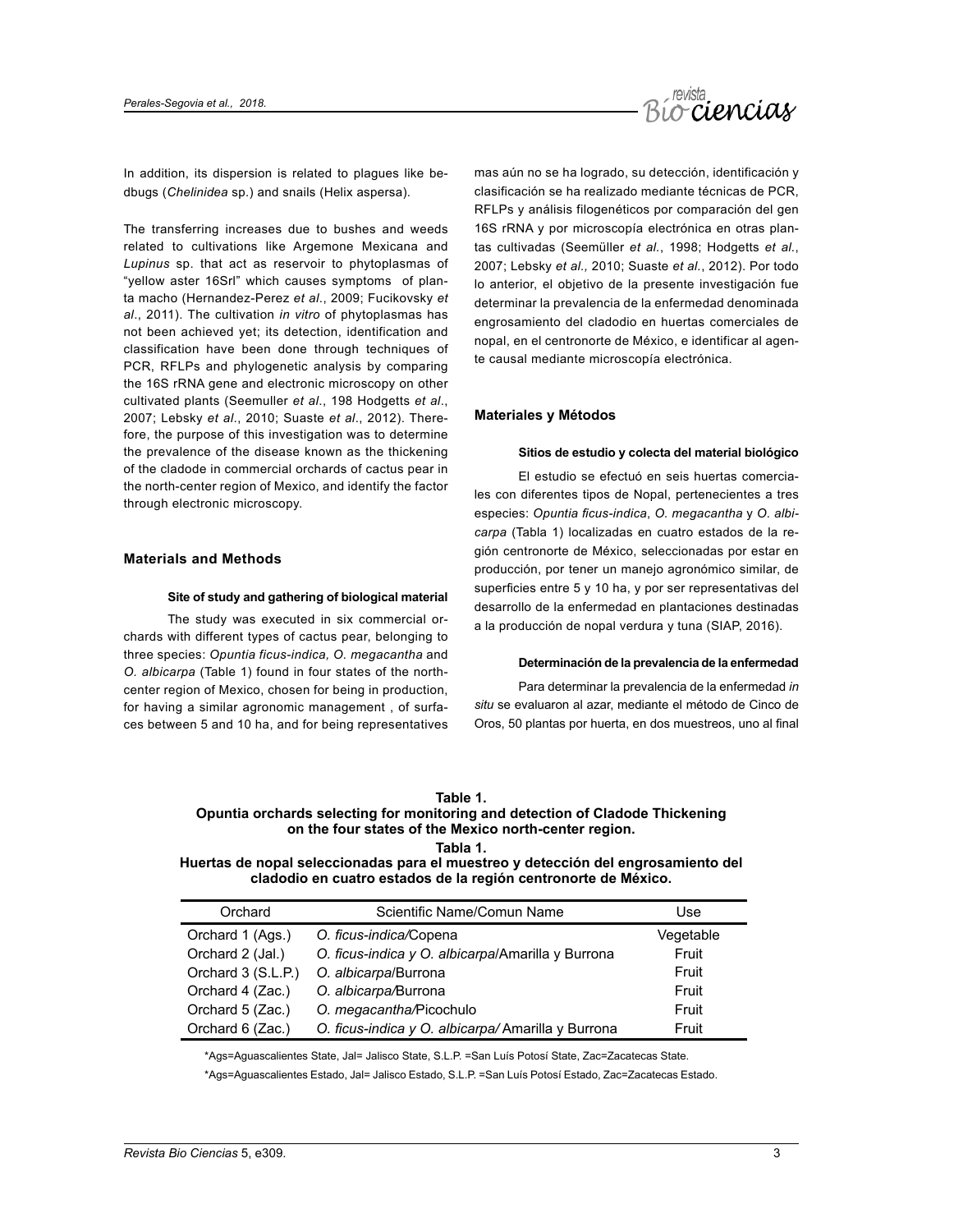

of the evolution of the disease in plantations destined to the production of tuna and cactus pear as vegetable (SIAP, 2016).

#### **Determination of prevalence of the disease**

In order to determine the prevalence of the disease *in situ* (in the original position), 50 dead plants were randomly evaluated through the "Cinco de Oros" method, in two samplings, one at the end of winter and the other one in the middle of summer in 2014. The number of plants with the typical symptomatology of thickening of the cladode was recorded. In total, 600 cactus pear plants were checked, having recorded as sick plants the ones with symptoms like: proliferation of fruits, tessellation, yellow coloration, fruit deformation, heart-shaped cladodes reduced in size and with proliferation of sprouts in the flat part of the cactus pear, characteristic of the thickening of the cladode. The data of sick plants was statistically analyzed in a completely random design, by orchard and state (for the results by state, the data of three orchards from Zacatecas were averaged out) and the respective comparison tests of measurements of Tukey (*p*<0.05) were performed.

# **Analysis and identification through electronic microscopy**

Scanning electron microscope analysis (Jeol LV 5900) were performed in the Laboratory of Electronic Microscopy in the Universidad Autonoma de Aguascalientes, Aguascalientes, Mexico. Hereto, samplings of cladodes with the symptomatology of the disease of the strain from San Francisco de los Romo, Aguascalientes. 0.7 centimeter-long samplings were cut out from the middle part of the parenchyma and collenchyma of cladodes, from cactus pear plants with symptoms and without visible symptoms. The samplings were dehydrated through fastening using glutaraldehyde to 2.5 % in phosphate buffer saline (PBS) pH (potential of hydrogen) 7.4, they were preserved at 4 degrees Celsius afterwards. Passed the time, the samplings were put in 1.5-milliliter polyethylene tubes, while adding ethanol to the 30, 50, 70, 96, and 100 % respectively, in a sequenced way with changes every two minutes. Next, the pieces of the tissue were cut in the middle and were put on a microtome Leica UltraCut to obtain 400-nanometer cuts; the samplings were dyed with toluidine blue. Finally, thirty 120-nanometer cuts were done using a diamond microknife, the samplings were dried with filter paper and dyed with uranyl acetate over the course of 45 minutes at room temperature, followed by a one minute cleansing in distilled water and 5 minutes in lead citrate.

del invierno y el otro a mediados del verano del año 2014. Se registró el número de plantas con la sintomatología típica del engrosamiento del cladodio. En total se revisaron 600 plantas de nopal, registrando como enfermas aquellas con síntomas tales como: proliferación de frutos, mosaico, amarillamiento, deformación de frutos, cladodios "acorazonados" reducidos en tamaño y con proliferación de brotes en la parte plana del nopal, característicos del engrosamiento del cladodio. Los datos de plantas enfermas se analizaron estadísticamente en un diseño completamente al azar, por huerta y por estado (para los resultados por estado, se promediaron los datos de las tres huertas de Zacatecas) y se hicieron las respectivas pruebas de comparación de medias de Tukey (*p*<0.05).

# **Análisis e identificación por microscopía electrónica**

Se realizaron análisis de microscopia electrónica de barrido (Jeol LV 5900) en el Laboratorio de Microscopía Electrónica de la Universidad Autónoma de Aguascalientes, Aguascalientes, México. Para esto, se tomaron muestras de cladodios con la sintomatología de la enfermedad de la variedad Copena de San Francisco de los Romo, Aguascalientes. Se cortaron muestras de 0.7 cm de la parte intermedia del parénquima y colénquima de cladodios, de plantas de nopal con síntomas y sin síntomas visibles. Las muestras fueron deshidratadas por fijación con glutaraldehído al 2.5 % en buffer salino de fosfatos (PBS) pH 7.4, posteriormente se conservaron a 4 °C durante 7 días. Transcurrido el tiempo, las muestras se colocaron en tubos de polietileno de 1.5 mL adicionándoles etanol al 30, 50, 70, 96 y 100 % respectivamente, de forma secuenciada con cambios cada 20 minutos. Después, las piezas de tejido se cortaron a la mitad y se montaron en un micrótomo Leica UltraCut para obtener cortes de 400 nm; las muestras fueron teñidas con azul de toluidina. Finalmente, se realizaron 30 cortes de 120 nm con una micro navaja de diamante, las muestras fueron secadas con papel filtro y teñidas con acetato de uranilo durante 45 minutos a temperatura ambiente, seguido de un lavado de 1 minuto en agua destilada y 5 minutos en citrato de plomo.

### **Resultados y Discusión**

# **Prevalencia del engrosamiento del cladodio del nopal**

De acuerdo con los resultados obtenidos de las diferentes huertas de nopal, se presentaron diferencias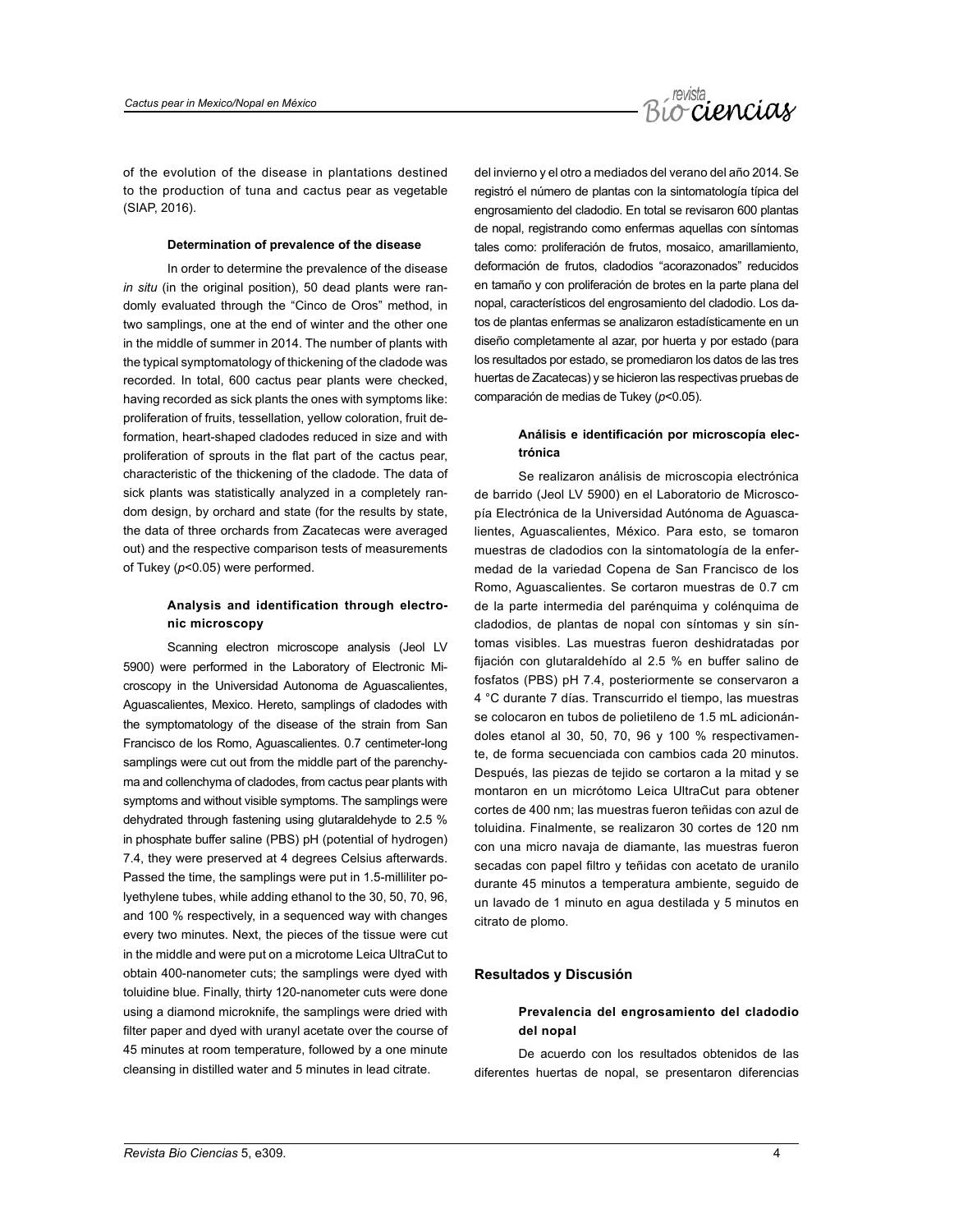

# **Results and Discussion**

# **Prevalence of the thickening of the cladodes in cactus pear**

According with the results obtained from the different orchards of cactus pear, statistically important differences presented, the orchard from San Francisco de los Romo, Aguascalientes (orchard 1), showed the highest incidence out of the plants of the same genotype Copena with symptoms of the disease with an average of 18 sick plants and 10 dead ones. Also, the plantation from Villa Garcia, Zacatecas, (orchard 6) showed the lowest prevalence with averages of 1.5 sick plants and 3 dead ones. The other orchards showed different damage levels caused by the thickening of the cladode (Table 2).

estadísticamente significativas en las dos variables registradas, la huerta de San Francisco de los Romo, Aguascalientes (Huerta 1), mostró la incidencia más alta de plantas del genotipo Copena con síntomas de la enfermedad con un promedio de 18 plantas enfermas y 10 plantas muertas. Asimismo, la plantación de Villa García, Zacatecas (Huerta 6), presentó la prevalencia más baja con promedios de 1.5 plantas enfermas y 3 plantas muertas. Las demás huertas presentaron diferentes niveles de daño provocado por el engrosamiento del cladodio (Tabla 2). Todas las especies de nopal comercial estudiadas mostraron susceptibilidad a la enfermedad.

Las diferencias entre los estados incluidos en este estudio, fueron estadísticamente significativas en la cantidad de plantas muertas solamente. En promedio el estado de Aguascalientes fue el más afectado por la enfermedad, con más de

| Table 2.                                                                                                       |
|----------------------------------------------------------------------------------------------------------------|
| Thikening syndrome of cladode effects on Opuntia comercial orchards                                            |
| of fruit and vegetable on the Mexico north-center region.                                                      |
| Tabla 2.                                                                                                       |
| Efecto del engrosamiento del cladodio del nopal en huertas comerciales                                         |
| tal de la constitución de la constitución de la constitución de la constitución de la manda de la constitución |

**de nopal para tuna y verdura en el centronorte de México.**

| Orchard          | Sick plants       |
|------------------|-------------------|
| Orchard 1 (Ags.) | $18.00 a*$        |
| Orchard 2 (Jal.) | 2.00 <sub>b</sub> |
| Orchard 3 (SLP)  | 3.50 <sub>b</sub> |
| Orchard 4 (Zac.) | 12.00 ab          |
| Orchard 5 (Zac.) | 9.00ab            |
| Orchard 6 (Zac.) | 1.50h             |

\*Means with the same literal are the same (Tukey *p*<0.05).

\*Los medios con el mismo literal son los mismos (Tukey *p*<0.05).



**Figure 1. Results of sick and dead cactus pear plants on the north-center states of Mexico.**

**Figura 1. Resultados de plantas de nopal enfermas y muertas en los estados del centro norte de México.**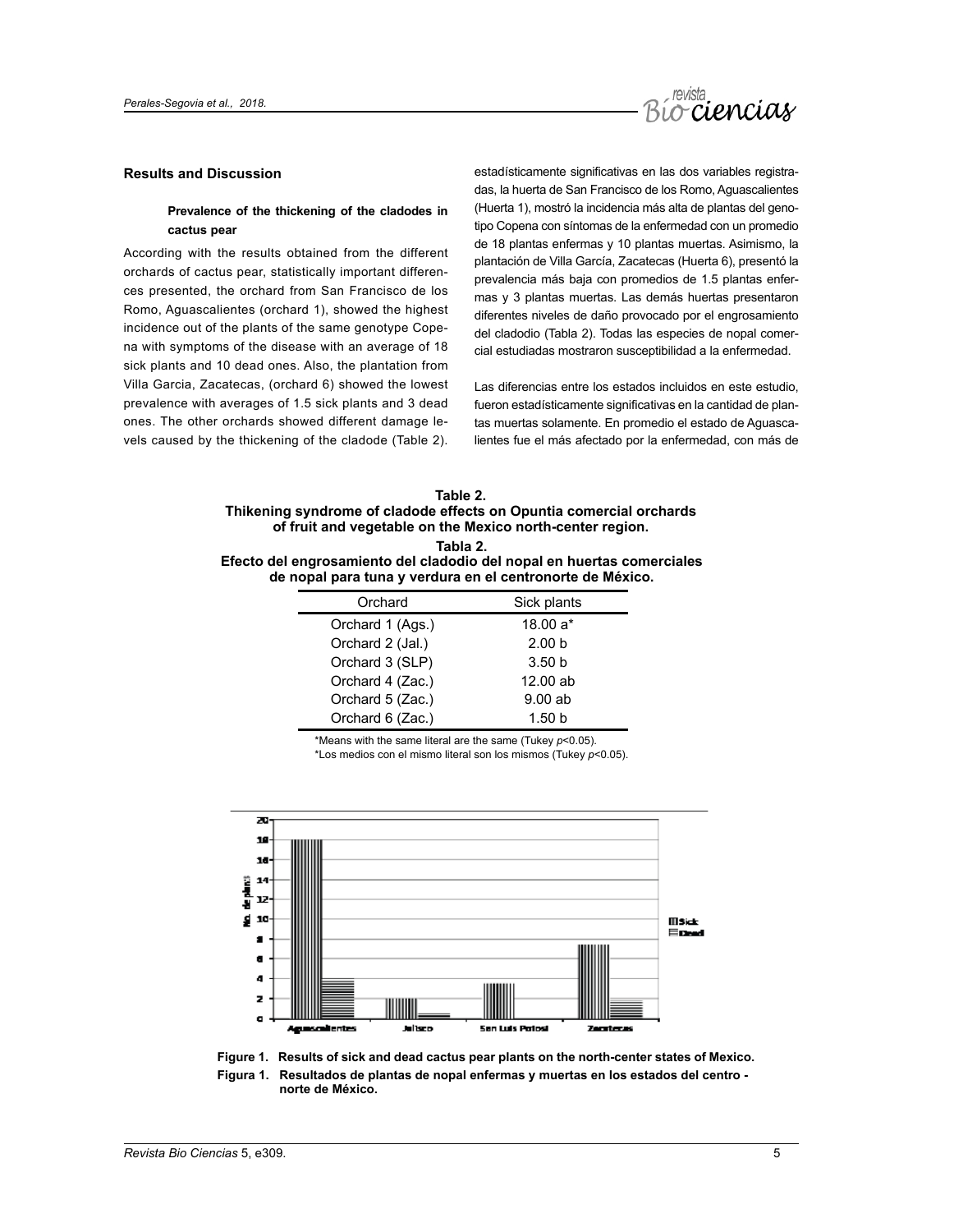

All of the commercial cactus pear species showed susceptibility to the disease.

The differences among the states included in this study were statistically significant in the amount of dead plants only. On average, the state of Aguascalientes was the most affected by the disease, followed by the states of Zacatecas and Jalisco. Mortality caused by the disease was not present in the state of San Luis Potosi (Figure 1).

### **Electronic microscopy**

In the microphotographies of the scanning electron microscopy, cylindrical bodies appear as individual cells of variable size (500 to 1800 nanometers), and are distinguished from other compounds due to some that are duplicating; similar to the ones reported by Lebsky *et al*., (2010) in papaya fruits; cylindrical structures of greater size (µm) were also observed (Figure 2).

The cactus pear and other cultivated species are affected by phytosanitary problems of economic importance that can cause damages in all of their organs, which causes anchoring problems in the plant, and impedes absorption, transformation, and transcolocation of nutrients with effects on the efficiency and quality of production (Hernandez-Perez siete plantas muertas, seguidos por los estados de Zacatecas y Jalisco. En el estado de San Luis Potosí no se presentó mortalidad ocasionada por la enfermedad (Figura 1).

#### **Microscopía electrónica**

En las microfotografías de Microscopia Electrónica de Barrido se observaron cuerpos cilíndricos que aparecen como células individuales de tamaño variable (500 a 1800 nm), y que se distinguen de otros componentes celulares debido a que algunas se están replicando; semejantes a las reportadas por Lebsky *et al.,* (2010) en frutos de papaya; también se observaron estructuras cilíndricas de mayor tamaño (10 µm) (Figura 2).

El nopal y otras especies cultivadas, son afectadas por problemas fitosanitarios de importancia económica que pueden ocasionar daños en todos sus órganos lo que ocasiona problemas de anclaje de la planta, e impide la absorción, transformación y translocación de nutrientes con efectos sobre el rendimiento y la calidad de la producción (Hernández-Pérez *et al.*, 2009; Méndez-Gallegos y García-Herrera, 2006). De estas enfermedades, los fitoplasmas son considerados como uno de los principales problemas sanitarios en todas las zonas nopaleras del país, debido a su amplia distribución (Bertaccini *et al.*, 2007; Pimienta-Barrios, 1990; Weintraub, 2007).



**Figure 2. Microphotografs of cactus pear plants var. Copena samples with thickening syndrome of cladodes symp toms, with structures like phytoplasms.**

**Figura 2. Microfotografías de muestras de plantas de nopal de la variedad Copena con síntomas del engrosamien to del cladodio, con estructuras parecidas a fitoplasmas.**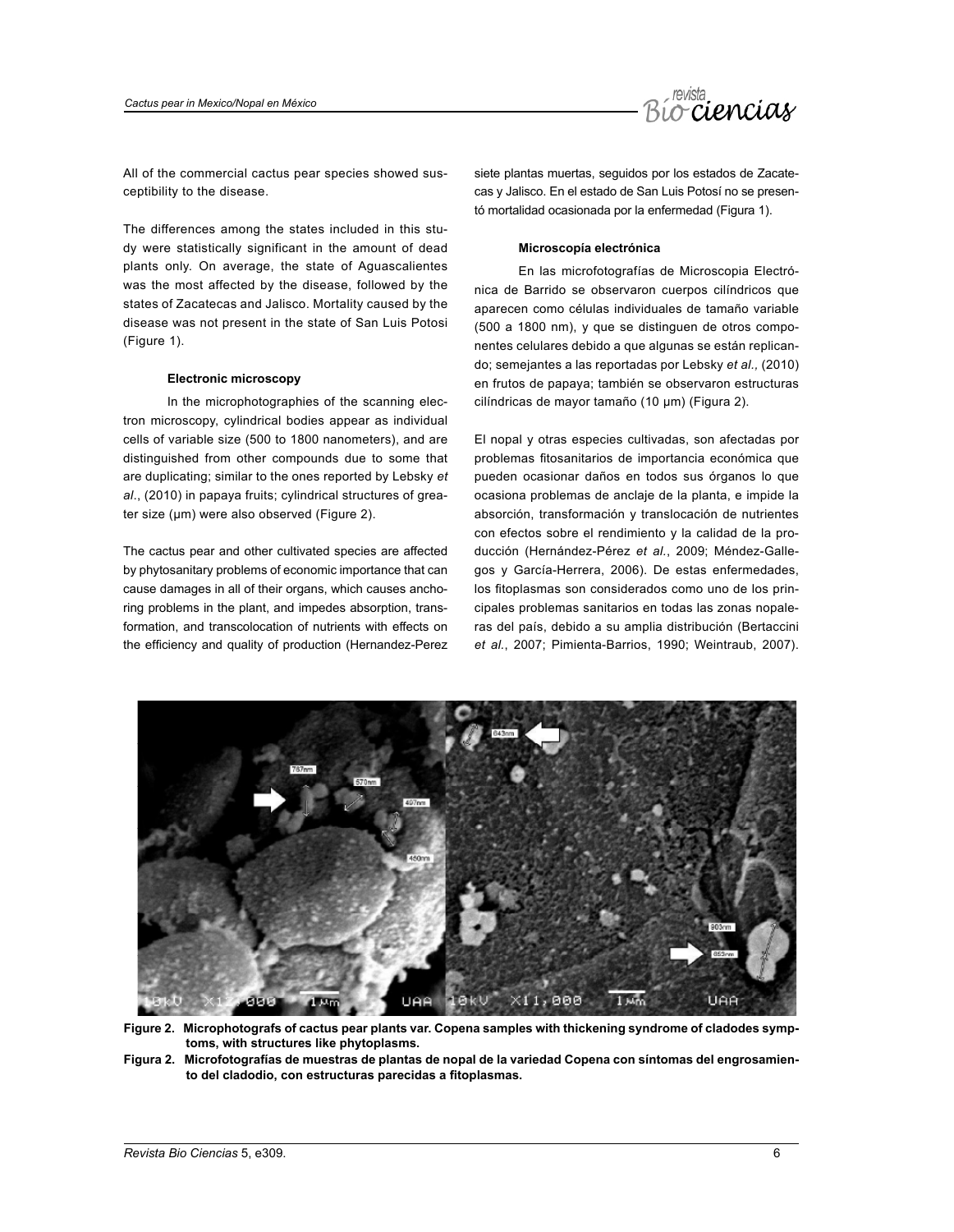

*et al.*, 2009; Mendez-Gallegos and Garcia-Herrera, 2006). Out of these diseases, phytoplasmas are considered to be the main sanitary problem in all of the opuntia zones of the country, due to its wide distribution (Bertaccini *et al.,* 2007; Pimienta-Barrios, 1990; Weintraub, 2007). A percentage of 3 to 30 % of sick plants was found in the four states where the study was held, which differs from what Hernandez-Perez *et al*., (2009) found, who detected only a 15 % of sick plants in cactus pear orchards in the Estado de Mexico. Microorganisms were spotted through electronic microcopy, similar inform and size to the factor causing the thickening of cladode in orchards in the north-center region of Mexico. It was found that in sick plants there was a high population with damages of the thickening of cladodes, tessellation, yellow coloration, deformation of fruits, heart-shaped cladodes, cladodes and fruits reduced in size, with proliferation of sprouts in the flat side of the cladode, just as described as diseases caused by phytoplasmas (Bertaccini *et al.*, 2007; Hernandez-Perez *et al.,* 2009). The high incidence of the thickening of cladodes in some orchards could be due to the genetic susceptibility, to the high amount of plants produced under macro-tunnel and/or intensive conditions, to produce in less time the highest amount of plants (use of manure and fertilizer). However, even though the disease is widely distributed, we found that the damage caused is not that severe, since from attacked plants, few died and the majority kept their production.

The cactus pear, just like other cultivations of economic interest, show susceptibility to the infection by pathogenic microorganisms causing a decrease in the production; for the efficient control of diseases, it requires an identification of the causing factor; it does not represent high reliability if done by visual methods, due to not much or no symptomatology of some plants; also, it is considered necessary to carry out more researches to identify the mechanisms of pathogenicity and to know how plants react to the infection, minimizing the symptoms of the disease. On the other hand, given that the methods to detect phytoplasmas with high reliability are expensive and define the study of genomes, it is required to develop a method of diagnostics more affordable, and to make a proposal about a program for the integrated handling of the disease. The plantation from San Francisco de los Romo, Aguascalientes, showed the highest prevalence of the disease, in relation to dead and sick plants. The orchard from Villa Garcia, Zacatecas, showed the lowest prevalence. As to the prevalence by state, Aguascalientes showed the most damages and the lowest incidence of the thickening of cladodes was shown

Se encontró un porcentaje de plantas infectadas de 3 a 30 % en los 4 estados donde se realizó el estudio, lo cual difiere de lo encontrado por Hernández-Pérez *et al.,* (2009), quienes detectaron solo un 15 % de plantas enfermas en huertas de nopal del estado de México. Se ubicaron por microscopía electrónica microorganismos, semejantes en forma y tamaño al agente causal del engrosamiento del cladodio en huertos de nopal de la región centronorte de México.

En plantas enfermas se encontró que existe alta población con daños del engrosamiento de cladodio, como proliferación de frutos, mosaico, amarillamiento, deformación de frutos, *a*corazonado de cladodios, cladodios y frutos reducidos en tamaño, con proliferación de brotes en la cara plana del cladodio, tal como ha sido descrito para enfermedades provocadas por fitoplamas (Bertaccini *et al.*, 2007; Hernández-Pérez *et al.*, 2009). La alta incidencia del engrosamiento del cladodio en algunas de las huertas, puede deberse a la susceptibilidad genética, a la alta cantidad de planta producida bajo condiciones de macrotunel y/o al manejo intensivo, para producir en menor tiempo la mayor cantidad de planta (uso de estiércol y fertilizantes). No obstante, si bien la enfermedad se encuentra distribuida ampliamente, encontramos que el daño ocasionado no es tan grave, ya que, de las plantas atacadas, pocas mueren y la mayoría conserva su producción.

Los nopales, al igual que otros cultivos de interés económico, muestran susceptibilidad a la infección por microorganismos patógenos causando una disminución en la producción; para el control eficiente de las enfermedades se requiere una identificación segura del agente causal, lo que por métodos visuales no representa una alta confiabilidad debido a la poca o nula sintomatología de algunas plantas; asimismo, se considera necesario realizar más investigación para identificar los mecanismos de patogenicidad y conocer cómo las plantas reaccionan a la infección, minimizando los síntomas de la enfermedad. Por otro lado, dado que los métodos de detección de fitoplasmas con alta confiabilidad son caros y precisan del estudio de los genomas, se requiere desarrollar un método de diagnóstico más accesible y hacer una propuesta de un programa de manejo integrado de la enfermedad. La plantación de San Francisco de los Romo, Aguascalientes, presentó la mayor prevalencia de la enfermedad, con relación a plantas muertas y enfermas. La prevalencia más baja la presentó la huerta de Villa García, Zacatecas. En cuanto a la prevalencia por estados, Aguascalientes presentó los daños más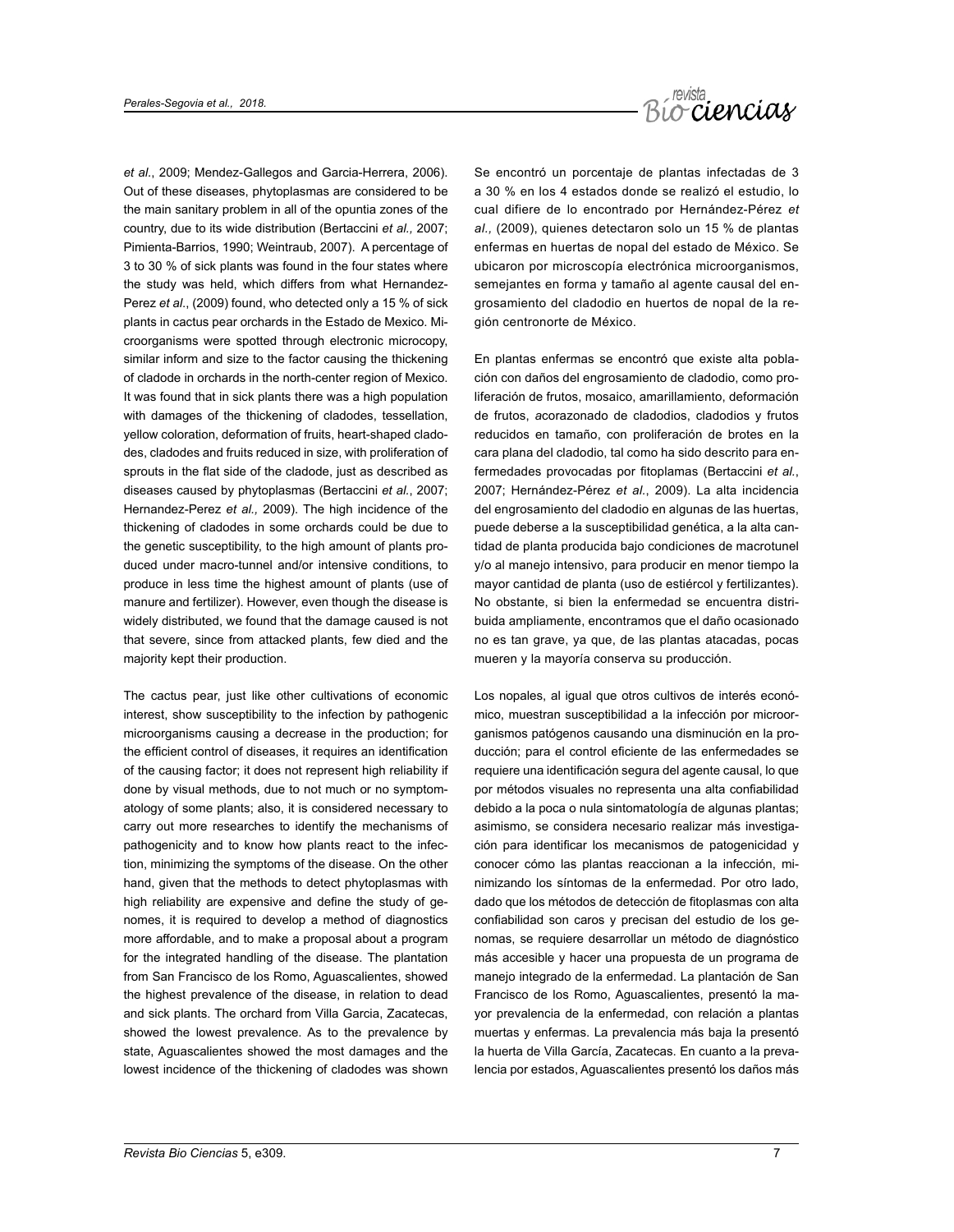

in the state of Zacatecas. According to the results of the scanning electron microscopy, the detection of phytoplasma-like microorganisms in the samplings of cactus pear Copena, was accomplished. With the object of preserving the economic activity from the cultivating of the opuntia in the region characterized as little favorable for other cultivations, this work provides recent information regarding the disease and provides a basis to develop a complete proposal to handle the disease of the cactus pear.

altos y el estado de Zacatecas la incidencia más baja del engrosamiento del cladodio. De acuerdo con los resultados de microscopía electrónica de barrido, se logró detectar microorganismos tipo fitoplasma, en las muestras de nopal Copena. Con la finalidad de preservar la actividad económica a partir del cultivo del nopal de la región caracterizada por condiciones poco propicias para otros cultivos, este trabajo proporciona información actual respecto a la situación de la enfermedad y proporciona bases para desarrollar una propuesta completa de manejo de la enfermedad en nopal.

### **References**

- Bertaccini, A., Calari, A. *and* Felker, P. (2007). Developing a method for phytoplasma identification in cactus pear samples from California. *Bulletin of Insectology,* 60(2): 257. [http://www.bulletinofinsectology.org/pdfarticles/vol60-](http://www.bulletinofinsectology.org/pdfarticles/vol60-2007-257-258bertaccini.pdf) [2007-257-258bertaccini.pdf](http://www.bulletinofinsectology.org/pdfarticles/vol60-2007-257-258bertaccini.pdf)
- Borrego, E. F. *and* Burgos, V. N. (1986). El Nopal. 1ª edición. Editado por la Universidad Autónoma Agraria Antonio Narro. Buenavista, Saltillo, Coahuila, México. 202 p.
- Cai, H., Li, F., Kong, B. *and* Chen, H. (2001). Cloning and sequencing of 16S rRNA gene of Phytoplasma CWB1 strain associated with cactus witches' broom. *Wei Sheng Wu Xue Bao,* 41(6): 693-698. [https://www.ncbi.nlm.nih.gov/](https://www.ncbi.nlm.nih.gov/pubmed/12552825) [pubmed/12552825](https://www.ncbi.nlm.nih.gov/pubmed/12552825)
- Feugang, J. M., Konarski, P., Zou, D., Stintzing, F. C. *and* Zou, C. (2006). Nutritional and medicinal use of Cactus pear (*Opuntia* spp.) cladodes and fruits. *Frontiers on Bioscience,* 11(1): 2574-2589. https://www.bioscience.org/2006- 2#Issue3
- Fucikovsky, Z. L., Yantilde, M. J., Alanis-Martinez, I. *and* Gonzalez-Perez, E. (2011). New hosts of 16SrI phytoplasma group associated with edible *Opuntia ficus-indica* crop and its pests in Mexico. *African Journal of Microbiology Research,* 5(8): 910-918. <http://www.academicjournals.org/journal/AJMR/article-full-text-pdf/70BB09623545>
- Harrison, N., Myrie, W., Jones, P., Carpio, M., Castillo, M., Doyle, M. *and* Oropeza, C. (2002). 16S rRNA interoperon sequence heterogeneity distinguishes strain populations of palm lethal yellowing phytoplasma in the Caribbean region. *Annals of Applied Biology*, 141(2): 183-193. DOI: [10.1111/j.1744-7348.2002.tb00211.x/pdf](http://onlinelibrary.wiley.com/doi/10.1111/j.1744-7348.2002.tb00211.x/abstract)
- Hernández-Pérez, R., Noa-Carrazana, J., Gaspar, R., Mata, P. *and* Flores-Estévez, N. (2009). Detection of phytoplasma on indian fig (*Opuntia ficus-indica* Mill) in Mexico central region. *Online Journal of Biological Science,* 9(3): 62-66. <http://thescipub.com/PDF/ojbsci.2009.62.66.pdf>
- Hodgetts, J., Ball, T., Boonham, N., Mumford, R. *and* Dickinson, M. (2007). Use of terminal restriction fragment length polymorphism (T‐RFLP) for identification of phytoplasmas in plants. *Plant Pathology,* 56(3): 357-365. DOI: [10.1111/j.1365-3059.2006.01561.x/pdf](http://onlinelibrary.wiley.com/doi/10.1111/j.1365-3059.2006.01561.x/abstract)
- Hogenhout, S. A. *and* Seruga, M. (2009). Phytoplasma genomics, from sequencing to comparative and functional genomicswhat have we learnt? In: Phytoplasmas: Genomes, Plant Hosts and Vectors. Wientraub, P. G. & Jones, P., Eds. 331 pp. £85. ISBN 978-1-84593-530-6. Wallingford, UK: CAB International. DOI: [10.1079/9781845935306.0019](http://dx.doi.org/10.1079/9781845935306.0019)
- Lebsky, V., Poghosyan, A., *and* Silva-Rosales, L. (2010). Application of scanning electron microscopy for diagnosing phytoplasmas in single and mixed (virus-phytoplasma) infection in Papaya. *Julius-Kühn-Archiv*, (427): 70. [https://ojs.](https://ojs.openagrar.de/index.php/JKA/article/viewFile/409/1461) [openagrar.de/index.php/JKA/article/viewFile/409/1461](https://ojs.openagrar.de/index.php/JKA/article/viewFile/409/1461)
- Lee, I., Bertaccini, A., Vibio, M. *and* Gundersen, D. (1995). Detection of multiple phytoplasmas in perennial fruit trees with decline symptoms in Italy. *Phytopathology*, 85(6), 728-735. [https://www.apsnet.org/publications/phytopathology/](https://www.apsnet.org/publications/phytopathology/backissues/Documents/1995Abstracts/Phyto_85_728.htm) [backissues/Documents/1995Abstracts/Phyto\\_85\\_728.htm](https://www.apsnet.org/publications/phytopathology/backissues/Documents/1995Abstracts/Phyto_85_728.htm)
- Méndez Gallegos, S. J. *and* García Herrera, J. (2006). La tuna: Producción y diversidad. CONABIO, *Biodiversitas,* 68: 1-5. [www.biodiversidad.gob.mx/Biodiversitas/Articulos/biodiv68art1.pdf](http://www.biodiversidad.gob.mx/Biodiversitas/Articulos/biodiv68art1.pdf)
- Msaddak, L., Siala, R., Fakhfakh, N., Ayadi, M.A., Nasri, M. *and* Zouari, N. (2015). Cladodes from prickly pear as a functional ingredient: effect on fat retention, oxidative stability, nutritional and sensory properties of cookies. I*nt J Food Sci Nutr.,* 66(8):